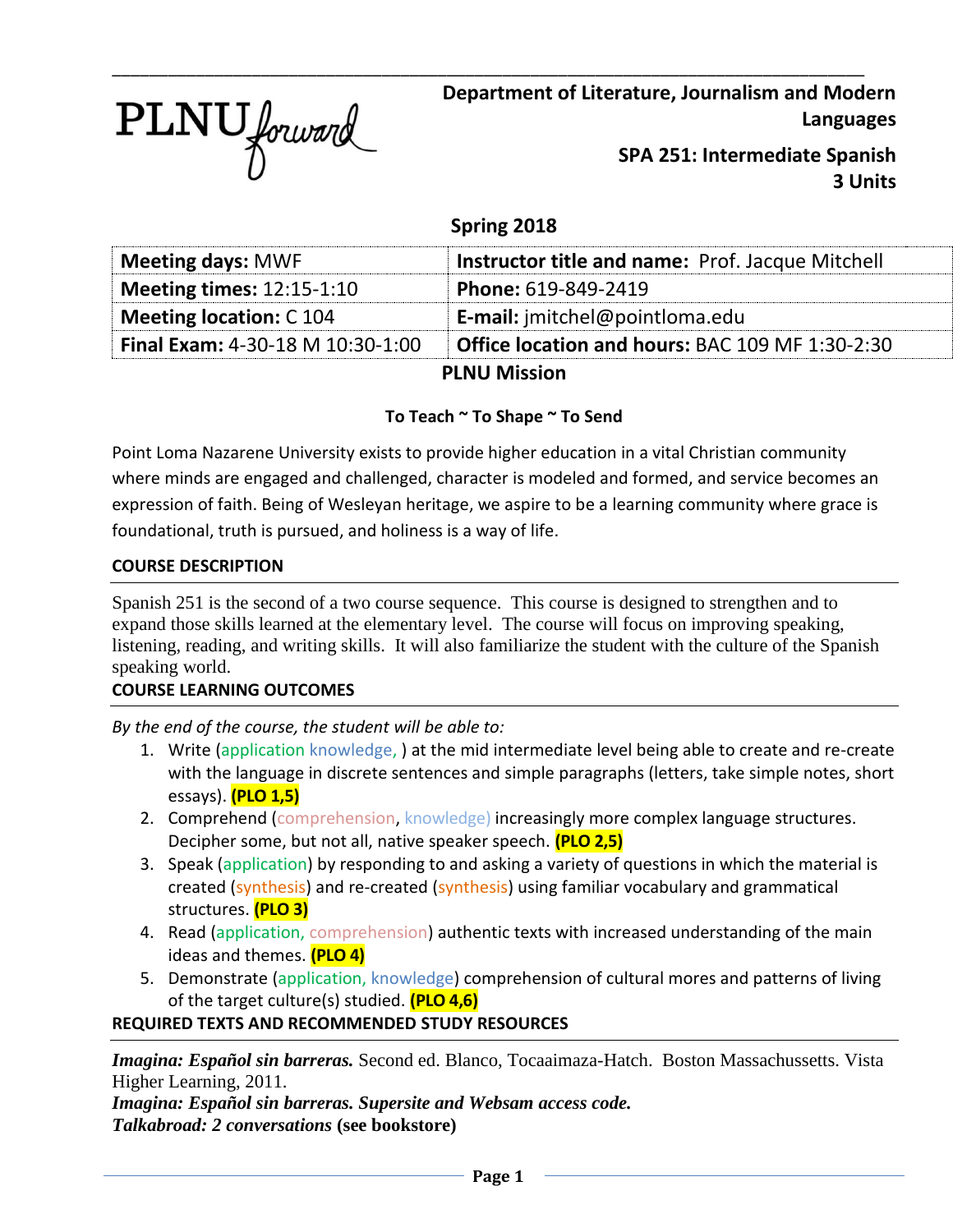## **Recommended Materials**:

501 Spanish Verbs & a good Spanish dictionary.

#### **COURSE REQUIREMENTS**

- 1. Active participation in each class.
- 2. Completion of required readings, written, oral, lab, video, and web assignments.
- 3. Successful completion of written and oral examinations.

### **Active participation**

Active participation is defined to include the following: group work, journal writing and sharing, oral participation, and completion of daily assignments.

#### **Homework assignments**

Each chapter contains a variety of online assignments to complete. These will be assigned on the supersite and must be completed by midnight before the day of each chapter exam. There will be no credit granted for late assignments,

#### **Compositions**

Students shall turn in a first draft and a corrected second draft of each topic assigned. The final grade will be determined by averaging the grade of the two drafts. All compositions must be typed and will be a minimum of 1 1/2 pages or a maximum of 2 pages double spaced in Times New Roman Font size 12. If compositions are not turned in on the due date, they will be marked down for each day they are late.

### **Oral Presentations**

Each student will do timed 5 minute oral presentations. These presentations may not be memorized. Students can use note cards for reference of vocabulary and an organizational outline. These presentations are scheduled on the calendar, and the topics are assigned. In addition each student will be required to conduct 2 30 minute conversations through *Talkabroad*.

### **Cultural Events**

Students are required to attend 4 approved cultural events throughout the semester. Assignments for meeting this requirement will be given as the events arise.

#### **ASSESSMENT AND GRADING**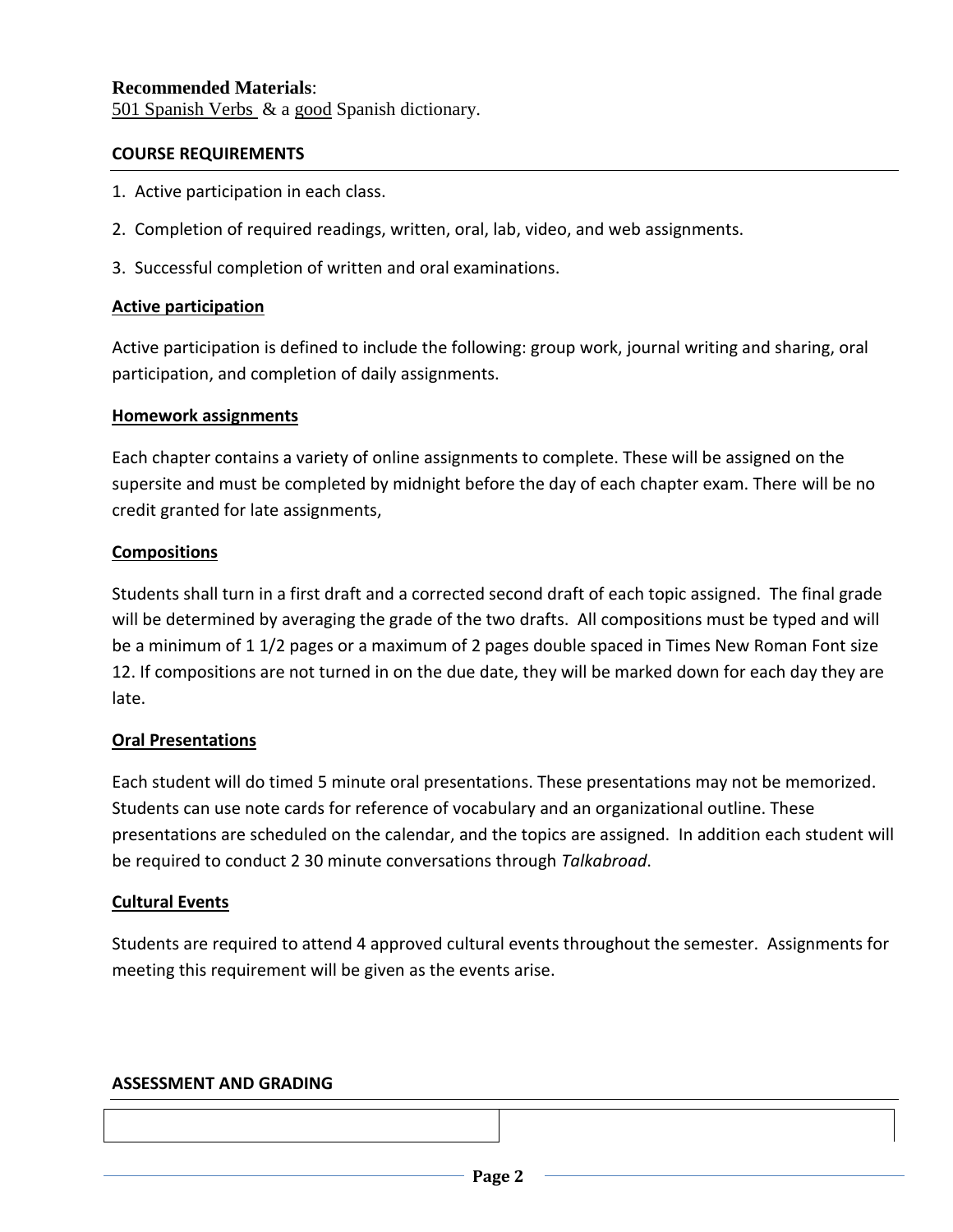| <b>Tests</b><br>$\bullet$<br><b>Final Exam</b><br>$\bullet$<br>Oral presentations<br>$\bullet$<br>Quizzes<br>٠<br><b>Hmwk</b><br>$\bullet$<br><b>Cultural Events</b><br>$\bullet$<br>Attendance &<br>$\bullet$<br>Participation<br><b>Total</b> | 400<br>100<br>100<br>100<br>100<br>100<br>100<br>1000 | A=930-1000<br>A-=900-920<br>$B+=880-899$<br>B=821-879<br>$B = 800 - 820$<br>$C+=780-799$<br>$C = 721 - 779$<br>$C = 700 - 720$<br>$D+= 680 - 699$<br>$D = 621 = 679$ |
|-------------------------------------------------------------------------------------------------------------------------------------------------------------------------------------------------------------------------------------------------|-------------------------------------------------------|----------------------------------------------------------------------------------------------------------------------------------------------------------------------|
|                                                                                                                                                                                                                                                 |                                                       | $D = 600 - 620$<br>$F = 599$ and below                                                                                                                               |

# **FINAL EXAMINATION POLICY**

Successful completion of this class requires taking the final examination **on its scheduled day**. The final examination schedule is posted on the [Class Schedules](http://www.pointloma.edu/experience/academics/class-schedules) site. No requests for early examinations or alternative days will be approved.

# **PLNU COPYRIGHT POLICY**

Point Loma Nazarene University, as a non-profit educational institution, is entitled by law to use materials protected by the US Copyright Act for classroom education. Any use of those materials outside the class may violate the law.

## **PLNU ACADEMIC HONESTY POLICY**

Students should demonstrate academic honesty by doing original work and by giving appropriate credit to the ideas of others. Academic dishonesty is the act of presenting information, ideas, and/or concepts as one's own when in reality they are the results of another person's creativity and effort. A faculty member who believes a situation involving academic dishonesty has been detected may assign a failing grade for that assignment or examination, or, depending on the seriousness of the offense, for the course. Faculty should follow and students may appeal using the procedure in the university Catalog. See [Academic Policies](http://catalog.pointloma.edu/content.php?catoid=18&navoid=1278) for definitions of kinds of academic dishonesty and for further policy information.

### **PLNU ACADEMIC ACCOMMODATIONS POLICY**

If you have a diagnosed disability, please contact PLNU's Disability Resource Center (DRC) within the first two weeks of class to demonstrate need and to register for accommodation by phone at 619-849- 2486 or by e-mail at **DRC@pointloma.edu.** See [Disability Resource Center](http://www.pointloma.edu/experience/offices/administrative-offices/academic-advising-office/disability-resource-center) for additional information.

### **PLNU ATTENDANCE AND PARTICIPATION POLICY**

Regular and punctual attendance at all classes is considered essential to optimum academic achievement. If the student is absent from more than 10 percent of class meetings, the faculty member can file a written report which may result in de-enrollment. If the absences exceed 20 percent, the student may be de-enrolled without notice until the university drop date or, after that date, receive the appropriate grade for their work and participation. See [Academic Policies](http://catalog.pointloma.edu/content.php?catoid=18&navoid=1278) in the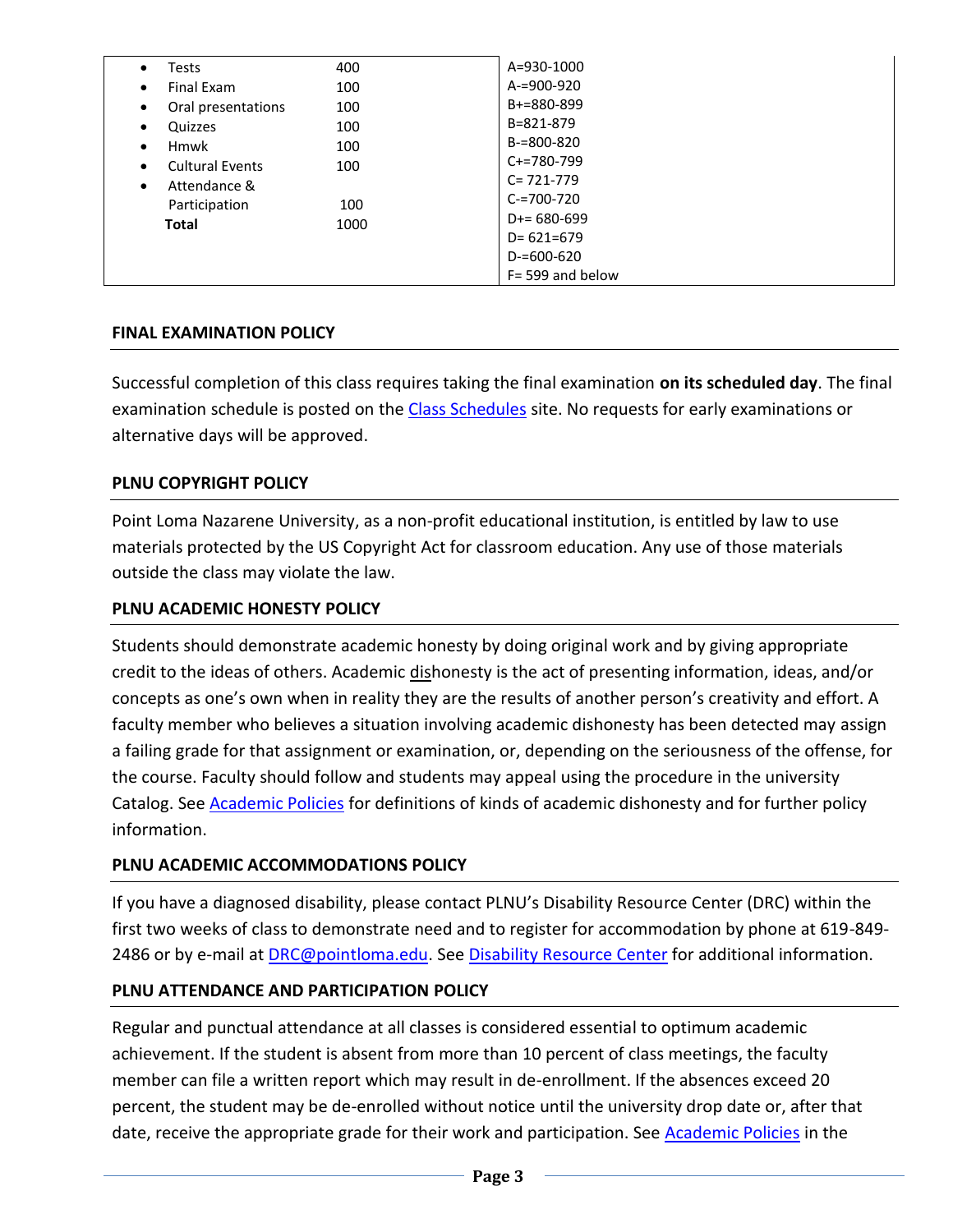Undergraduate Academic Catalog. Students will be allowed one excused absence, thereafter students will be docked 1% of the total grade per absence except when absences are necessitated by certain university sponsored activities and approved in writing by the Provost of the university. A student who misses 20% or more of the total classes does not meet the course requirements and will be dropped from the course or receive an **F** as a final grade in the course.

#### **COURSE SCHEDULE AND ASSIGNMENTS**

- 9 Introducción
- 10 Repaso
- 12 Presentación oral de 5 minutos:

Su película favorita: explique los temas, describa a los protagonistas y explique por que le gusta.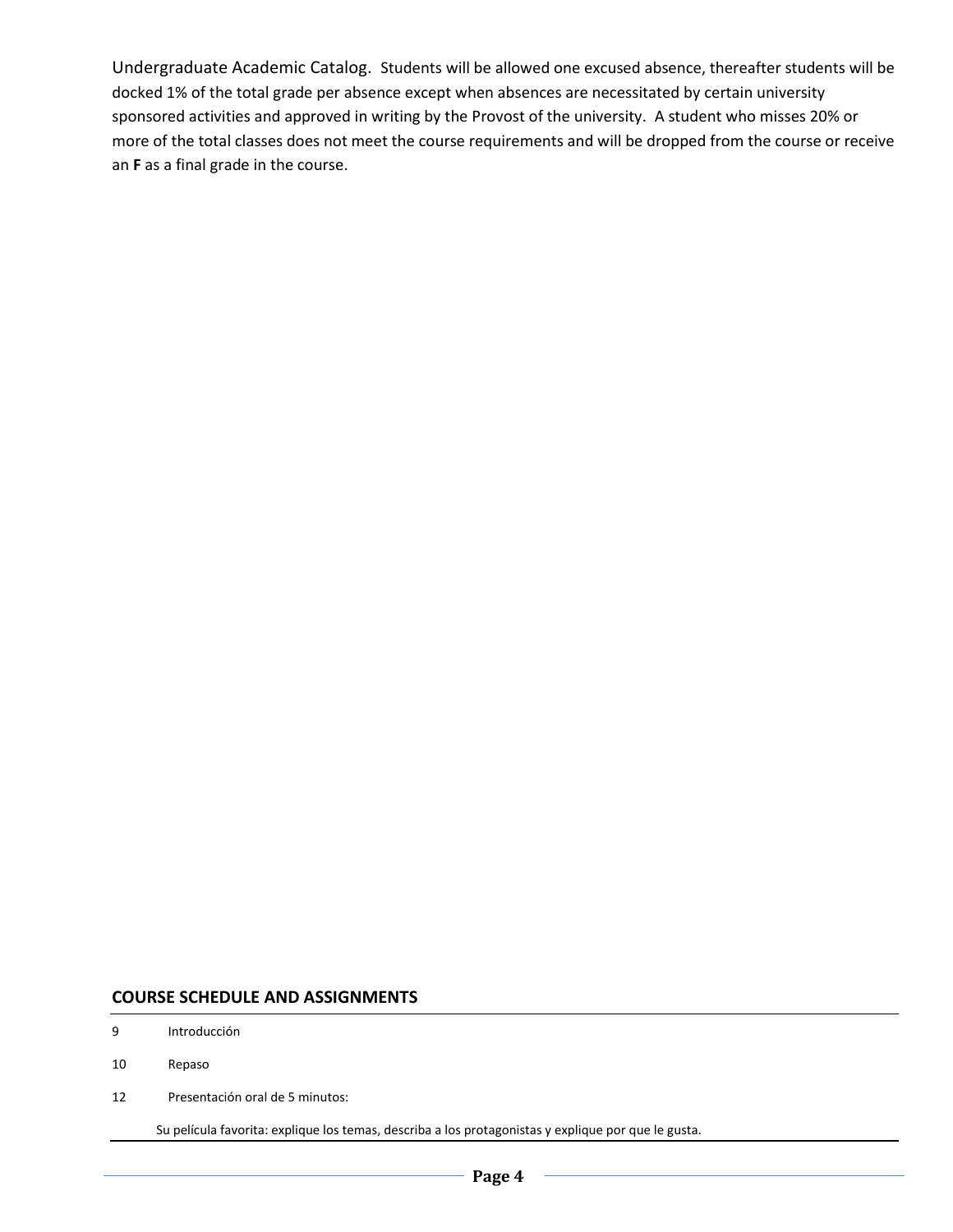- *No hay clase.*
- **Prueba de vocabulario**
- *Imagina 6.1* pp.210-212
- *Imagina 6.1* pp.210-212
- *Imagina 6.2* pp. 214-216
- *Imagina 6.2* pp. 214-216
- Presentación oral de 5 minutos: Cuente una experiencia divertida, trágica o vergonzosa de su pasado.
- *Imagina 6.3* pp.218-220

#### febrero

- **Examen Lec. 6**
- **Prueba de vocabulario**
- *Imagina 7.1* pp. 248-250
- *Imagina 7.2* pp. 252-253
- "Los dos reyes y los dos laberintos"
- "Los dos reyes y los dos laberintos"

*Traer tarjetas de Amistad para sus compañeros de clase; en español y hechas a mano.*

- Presentación oral de 5 minutos: Cuente de los eventos más significativos que han definido quién es usted hoy.
- *Imagina 7.3* pp. 254-256

Conversación de 30 minutos

- 23 Repaso
- **Examen Lec. 7**
- "Las abejas de bronce"

marzo

"Las abejas de bronce"

#### 5-9 No hay clases.

- *Imagina 8.1* pp. 284-285
- **Prueba de vocabulario**

**\_\_\_\_\_\_\_\_\_\_\_\_\_\_\_\_\_\_\_\_\_\_\_\_\_\_\_\_\_\_\_\_\_\_\_\_\_\_\_\_\_\_\_\_\_\_\_\_\_\_\_\_\_\_\_\_\_\_\_\_\_\_\_\_\_\_\_\_\_\_\_\_\_\_\_\_\_\_\_\_\_\_\_\_\_\_\_\_\_\_\_\_\_\_\_\_\_\_\_\_\_\_\_\_\_\_\_\_\_\_**